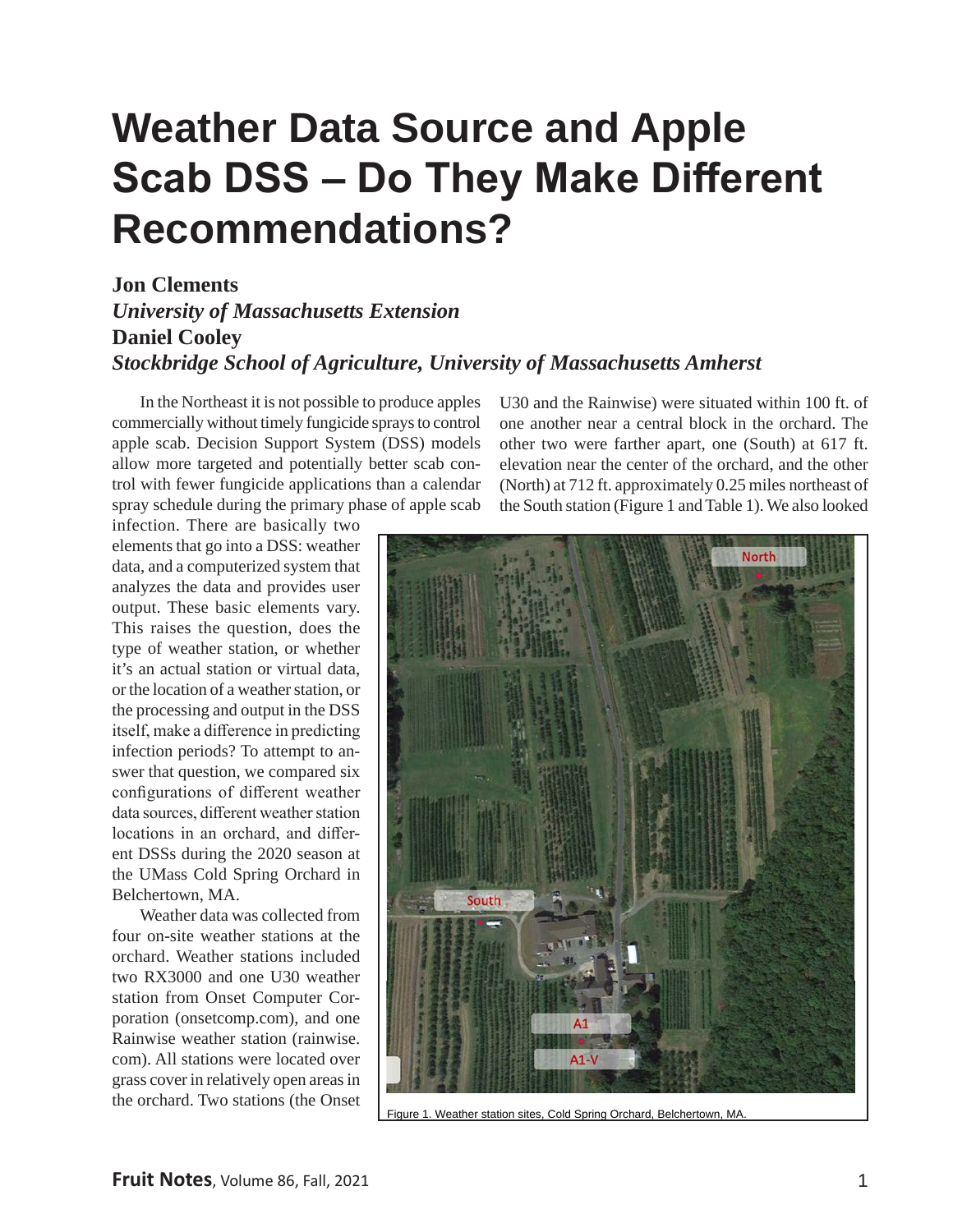Table 1 – Information on the six configurations compared for apple scab forecasts at the UMass Cold Spring Orchard, 2020.

| Configuration | <b>Station</b>       | <b>DSS</b>  | Location       |               |               |             |
|---------------|----------------------|-------------|----------------|---------------|---------------|-------------|
|               |                      |             | <b>Site</b>    | Latitude      | Longitude     | Elev.<br>Ft |
| NEWA-OU       | Onset U30            | <b>NEWA</b> | A1             | 42° 15' 11.2" | 72° 21' 35.2" | 627         |
| NEWA-RW       | Rainwise             | <b>NEWA</b> | A <sub>1</sub> | 42° 15' 11.4" | 72º 21' 35.3" | 627         |
| NEWA-ORX-N    | Onset<br>RX3000      | <b>NEWA</b> | North          | 42° 15' 25.7" | 72º 21' 31.0" | 712         |
| NEWA-ORX-S    | Onset<br>RX3000      | <b>NEWA</b> | South          | 42° 15' 14.2" | 72° 21' 39.9" | 617         |
| RIMpro-RW     | Rainwise             | RIMpro      | A1             | 42° 15' 11.4" | 72° 21' 35.3" | 627         |
| RIMpro-MB     | Virtual<br>Meteoblue | RIMpro      | A <sub>1</sub> | 42° 15' 11.4" | 72° 21' 35.3" | 627         |

| <b>Start</b><br>Date & Time | End<br>Date & Time                        | Wet<br><b>Hours</b> | Temp<br>Avg. (F) | Rain<br>(in.) | <b>Combined</b><br>Event       | <b>7 infection periods</b> |
|-----------------------------|-------------------------------------------|---------------------|------------------|---------------|--------------------------------|----------------------------|
| June 11 11:01 AM            | June 12 10:00 AM                          | $\mathbf{R}$        | 67               | 0.21          | Yes                            |                            |
| May 23 2:01 AM              | May 23 10:00 AM                           | $\mathbf{8}$        | 64               | 0.01          |                                |                            |
| May 15 12:01 AM             | May 16 4:00 AM                            | 18                  | 56               | 0.55          | Yes                            |                            |
| April 30 5:01 AM            | May 2 3:00 AM                             | 33                  | 50               | 1.18          | Yes                            |                            |
| April 26 2:01 PM            | April 28 8:00 AM                          | 42                  | 39               | 0.42          |                                |                            |
| April 13 4:01 AM            | April 13 11:00 PM                         | 18                  | 56               | 1.44          | Yes                            |                            |
| April 2 7:01 PM             | April 4 1:00 PM                           | 36                  | 42               | 0.36          | Yes                            |                            |
| March 28 5:01 PM            | March 31 11:00 AM                         | 55                  | 40               | 0.96          | Yes                            |                            |
| March 13 12:01 AM           | March 13 5:00 PM                          | 16                  | 45               | 0.82          | Yes                            |                            |
|                             | Dry conditions last 229 hours at download |                     |                  |               | Download Time: 6/21/2020 23:00 |                            |

Figure 2. Primary scab infection periods for a single configuration at the UMass Cold Spring Orchard, 2020 as listed in a NEWA table.



at a "virtual" weather data from a private company (meteoblue.com) which provides estimated weather data using interpolation from actual data. All stations collected temperature, wetness, and precipitation data, required to run the primary apple scab infection model.

We compared two DSSs, the Network for Environment and Weather Applications (NEWA; newa.cornell.

edu) and RIMpro (rimpro.eu). The two DSSs use models based on the basic modified Mills Table for primary apple scab infection events, though they differ in terms of modifications and actual algorithms used to calculate the infection. NEWA uses an 'all or none' output to the user for a given wetting period, indicating it either was or wasn't an infection. RIMpro uses a unique calculation of the relative risk of scab infection, the relative infection measure or RIM value.

Each DSS provides output that indicates infection periods in a different format. NEWA provides a list of infection periods in a table format (Figure 2), as well as daily indications on a chart. RIMpro provides a graph that indicates infections when a red line exceeds a certain 'RIM' value (Figure 3). In this study, we used a RIM value of 100 as the threshold for an infection. These infection periods were summed for each of the six configurations and are shown in Table 2.

All apple scab primary infection periods were evaluated in each system as graphically illustrated in Figure 4. Each cell in the table represents a day. Red color-filled cells with an 'x' in them are scab infection periods. Yellow color-filled cells indicate when a grower would probably apply a fungicide spray to manage an infection, a potential spray. Potential sprays were determined using two simple rules: 1) apply a preventive fungicide spray before every infection event; 2) apply a post-infection (kickback) spray

following infection periods with wetting that extends more than 48 hours, and/or when ascospore maturity development increases available ascospores by more than 1%.

We first looked at four configurations at the same site, A1. Primary infections ranged from three events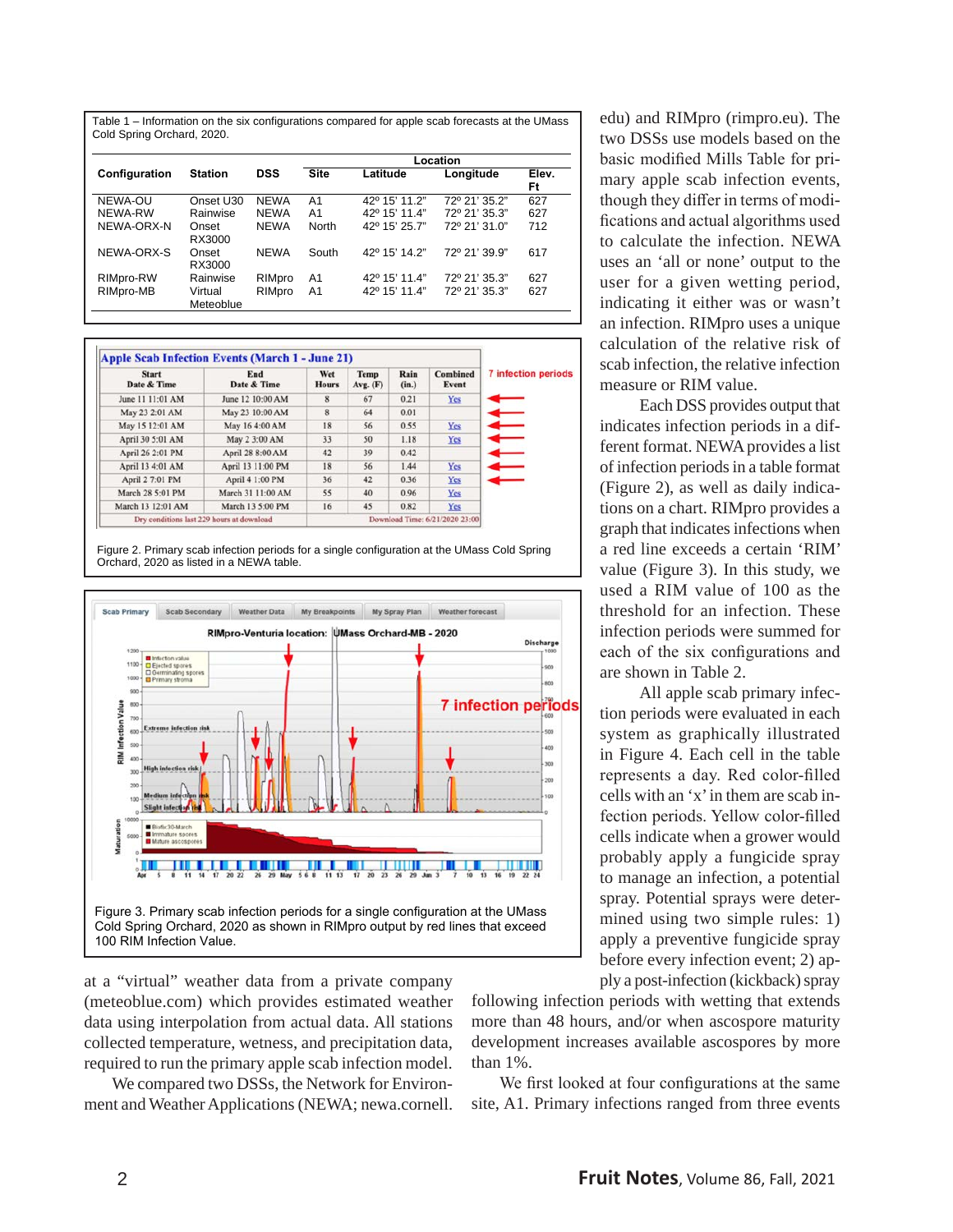

for the RIMpro-RW configuration, to ten infections for the NEWA-OU configuration, with NEWA-RW and RIMpro-MB, each showing 7 infections (Table 2). Spray events ranged similarly. This pattern suggested that either weather station site or the DSS used, or both, could contribute to the differences. Comparing each of the two configurations using the same DSS, NEWA or RIMpro, at site A1, there were big differences within each pair, indicating stations can cause differences. Comparing the one pair using the same station but a different DSS, there are also differences. So either or both of these factors, DSS and station, can create differences in scab recommendations.

One pair of configurations, NEWA-ORX-N and NEWA-ORX-S, used the same station hardware and DSS, but were at sites in the orchard that were about

|               | Table 2 - Total number of apple scab primary infection<br>periods and potential fungicide sprays during the primary<br>apple scab season by the six DSS configurations. |                         |
|---------------|-------------------------------------------------------------------------------------------------------------------------------------------------------------------------|-------------------------|
| Configuration | <b>Infection Periods</b>                                                                                                                                                | <b>Potential Sprays</b> |
| NEWA-OU       | 10                                                                                                                                                                      | 12                      |
| NFWA-RW       |                                                                                                                                                                         | 8                       |
| NEWA-ORX-     |                                                                                                                                                                         | g                       |
| N             |                                                                                                                                                                         |                         |
| NEWA-ORX-S    | 9                                                                                                                                                                       | 11                      |
| RIMpro-RW     | 3                                                                                                                                                                       | з                       |
| RIMpro-MB     |                                                                                                                                                                         |                         |

0.25 miles and 85 ft. elevation apart. The infection events and potential sprays differed between these sites, not a surprise. They also differed from events and sprays in the other configurations.

Finally, looking at the three configurations with the same number of infection events, 7, they differ in terms of station, DSS and site, and potential sprays are similar, ranging from 7 to 9. This suggests that any configuration yields similar management decisions. However, in the context of the other data, it is clear there are differences across configurations. The similar results in these three configurations may happen because the variability introduced by the different components cancels out.

The differences we saw are concerning and could result in a grower taking inappropriate management actions, resulting in undesirable outcomes, such as a scab outbreak or making more fungicide applications than necessary. This of course was a preliminary comparison. We need to do further comparisons, and perhaps more importantly, link recommendations from each configuration to actual fungicide applications, to get a better idea of how to best configure a DSS system in orchards. It is clear, however, that significant differences exist between configurations, and these may translate to either overapplication of fungicides or worse, apple scab outbreaks.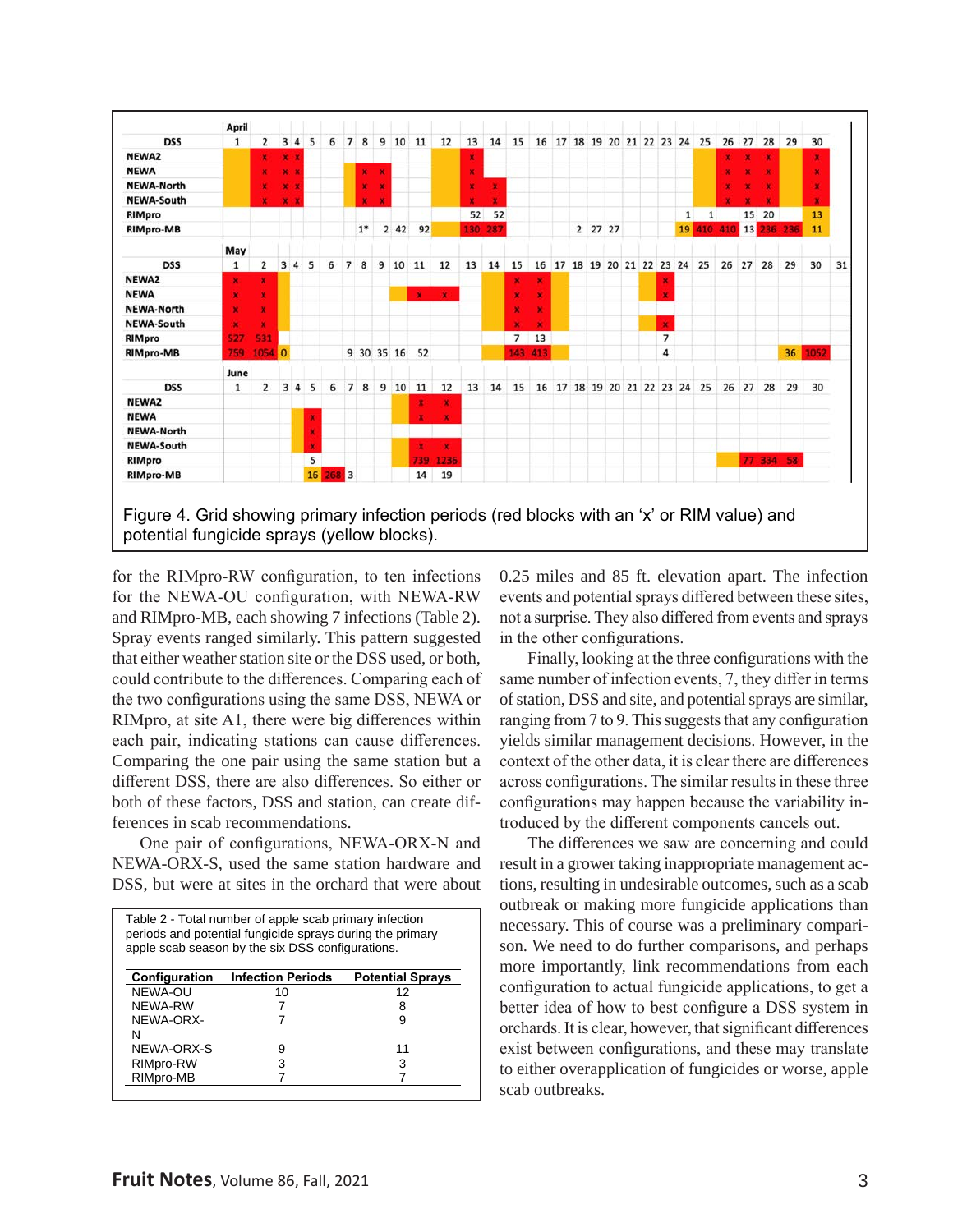

Figure 5. Early apple scab infections on a young apple leaf.

### LEADER OF THE PAKREARS IOST POPULAR 3 PT. HI

#### **REARS PAK-TANK SPRAYERS**

- Stainless steel tanks, mechanical agitation
- PTO shaft driven diaphragm pump
- Variety of booms, guns and hose available
- Excellent for small fruit, Christmas trees and general row crop spraying

#### 25 TO 200 GALLON SIZE • 3 PT. HITCH OR FRONT MOUNT STANDARD OR HEAVY DUTY FRAMES



You will always be able to speak to a knowledgeable, friendly person who can help. www.oescoinc.com

10-634-5557 Mon. - Fri. 7 a.m. - 5 p.m. 8 Ashfield Rd./Rt. 116, P.O. Box 540, Conway, MA 01341

**MADE IN THE-**